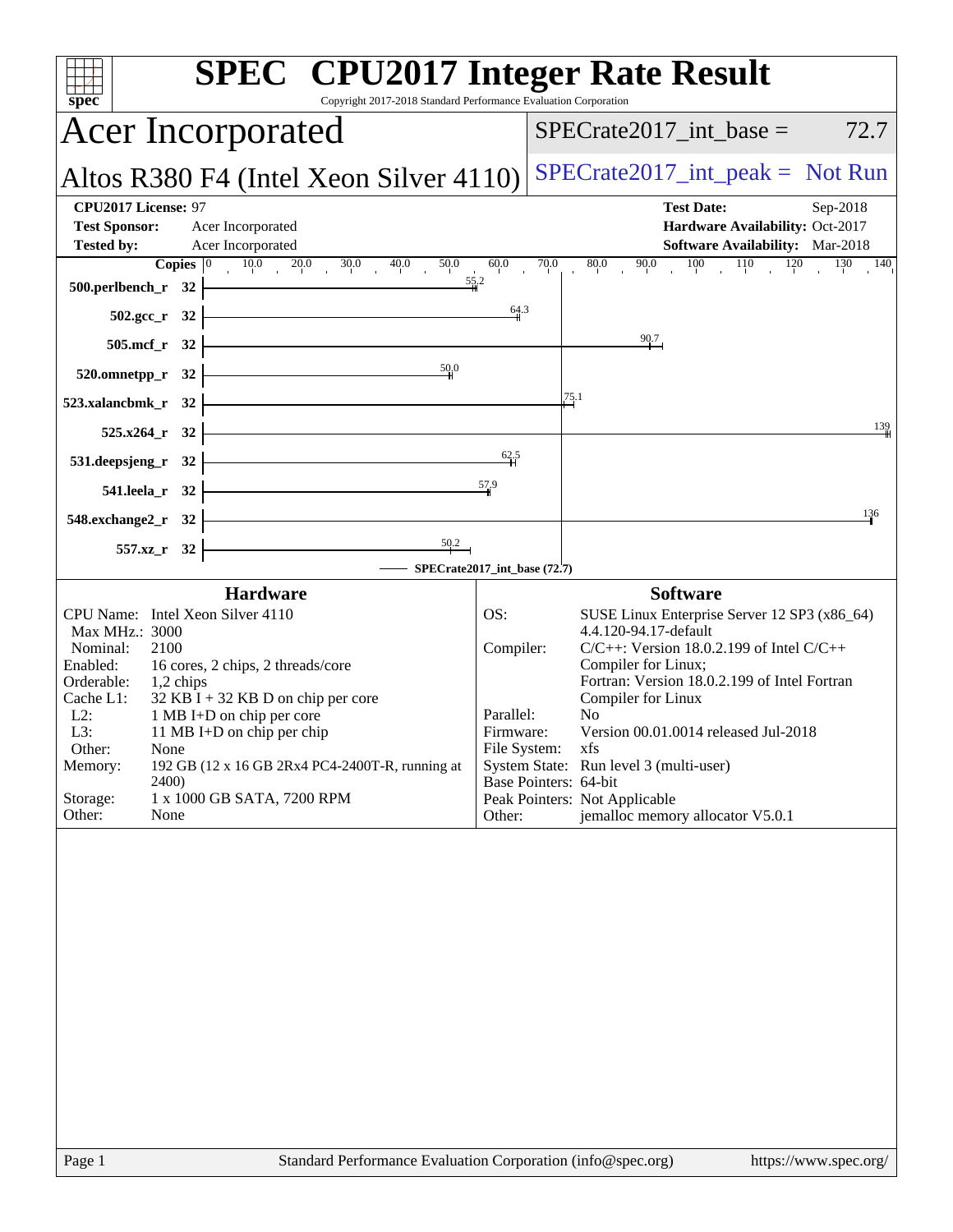

# **[SPEC CPU2017 Integer Rate Result](http://www.spec.org/auto/cpu2017/Docs/result-fields.html#SPECCPU2017IntegerRateResult)**

Copyright 2017-2018 Standard Performance Evaluation Corporation

# Acer Incorporated

#### $SPECTate2017\_int\_base = 72.7$

### Altos R380 F4 (Intel Xeon Silver  $4110$ ) [SPECrate2017\\_int\\_peak =](http://www.spec.org/auto/cpu2017/Docs/result-fields.html#SPECrate2017intpeak) Not Run

**[CPU2017 License:](http://www.spec.org/auto/cpu2017/Docs/result-fields.html#CPU2017License)** 97 **[Test Date:](http://www.spec.org/auto/cpu2017/Docs/result-fields.html#TestDate)** Sep-2018 **[Test Sponsor:](http://www.spec.org/auto/cpu2017/Docs/result-fields.html#TestSponsor)** Acer Incorporated **[Hardware Availability:](http://www.spec.org/auto/cpu2017/Docs/result-fields.html#HardwareAvailability)** Oct-2017 **[Tested by:](http://www.spec.org/auto/cpu2017/Docs/result-fields.html#Testedby)** Acer Incorporated **[Software Availability:](http://www.spec.org/auto/cpu2017/Docs/result-fields.html#SoftwareAvailability)** Mar-2018

#### **[Results Table](http://www.spec.org/auto/cpu2017/Docs/result-fields.html#ResultsTable)**

|                                             | <b>Base</b>   |                |       |                |       | <b>Peak</b>    |       |               |                |              |                |              |                |              |
|---------------------------------------------|---------------|----------------|-------|----------------|-------|----------------|-------|---------------|----------------|--------------|----------------|--------------|----------------|--------------|
| <b>Benchmark</b>                            | <b>Copies</b> | <b>Seconds</b> | Ratio | <b>Seconds</b> | Ratio | <b>Seconds</b> | Ratio | <b>Copies</b> | <b>Seconds</b> | <b>Ratio</b> | <b>Seconds</b> | <b>Ratio</b> | <b>Seconds</b> | <b>Ratio</b> |
| $500.$ perlbench_r                          | 32            | 931            | 54.7  | 918            | 55.5  | 923            | 55.2  |               |                |              |                |              |                |              |
| $502.\text{sec}\text{r}$                    | 32            | 711            | 63.7  | 705            | 64.3  | 705            | 64.3  |               |                |              |                |              |                |              |
| $505$ .mcf_r                                | 32            | 555            | 93.2  | 570            | 90.7  | 571            | 90.5  |               |                |              |                |              |                |              |
| 520.omnetpp_r                               | 32            | 842            | 49.9  | 839            | 50.0  | 832            | 50.5  |               |                |              |                |              |                |              |
| 523.xalancbmk r                             | 32            | 450            | 75.1  | 462            | 73.2  | 449            | 75.2  |               |                |              |                |              |                |              |
| 525.x264 r                                  | 32            | 404            | 139   | 403            | 139   | 402            | 139   |               |                |              |                |              |                |              |
| 531.deepsjeng_r                             | 32            | 579            | 63.3  | 587            | 62.5  | 588            | 62.3  |               |                |              |                |              |                |              |
| 541.leela r                                 | 32            | 918            | 57.7  | 910            | 58.2  | 916            | 57.9  |               |                |              |                |              |                |              |
| 548.exchange2_r                             | 32            | 617            | 136   | 619            | 135   | 618            | 136   |               |                |              |                |              |                |              |
| 557.xz r                                    | 32            | 638            | 54.2  | 689            | 50.2  | 688            | 50.2  |               |                |              |                |              |                |              |
| $SPECrate2017$ int base =<br>72.7           |               |                |       |                |       |                |       |               |                |              |                |              |                |              |
| $SPECrate2017$ int peak =<br><b>Not Run</b> |               |                |       |                |       |                |       |               |                |              |                |              |                |              |

Results appear in the [order in which they were run.](http://www.spec.org/auto/cpu2017/Docs/result-fields.html#RunOrder) Bold underlined text [indicates a median measurement.](http://www.spec.org/auto/cpu2017/Docs/result-fields.html#Median)

#### **[Submit Notes](http://www.spec.org/auto/cpu2017/Docs/result-fields.html#SubmitNotes)**

 The numactl mechanism was used to bind copies to processors. The config file option 'submit' was used to generate numactl commands to bind each copy to a specific processor. For details, please see the config file.

#### **[Operating System Notes](http://www.spec.org/auto/cpu2017/Docs/result-fields.html#OperatingSystemNotes)**

Stack size set to unlimited using "ulimit -s unlimited"

#### **[General Notes](http://www.spec.org/auto/cpu2017/Docs/result-fields.html#GeneralNotes)**

Environment variables set by runcpu before the start of the run: LD\_LIBRARY\_PATH = "/home/speccpu/cpu2017/lib/ia32:/home/speccpu/cpu2017/lib/intel64:/home/speccpu/cpu2017/je5.0.1-32: /home/speccpu/cpu2017/je5.0.1-64" Binaries compiled on a system with 1x Intel Core i7-6700K CPU + 32GB RAM memory using Redhat Enterprise Linux 7.5 Transparent Huge Pages enabled by default Prior to runcpu invocation Filesystem page cache synced and cleared with: sync; echo 3> /proc/sys/vm/drop\_caches runcpu command invoked through numactl i.e.: numactl --interleave=all runcpu <etc> Yes: The test sponsor attests, as of date of publication, that CVE-2017-5754 (Meltdown) is mitigated in the system as tested and documented. Yes: The test sponsor attests, as of date of publication, that CVE-2017-5753 (Spectre variant 1) is mitigated in the system as tested and documented. Yes: The test sponsor attests, as of date of publication, that CVE-2017-5715 (Spectre variant 2)

**(Continued on next page)**

| Page 2 | Standard Performance Evaluation Corporation (info@spec.org) | https://www.spec.org/ |
|--------|-------------------------------------------------------------|-----------------------|
|        |                                                             |                       |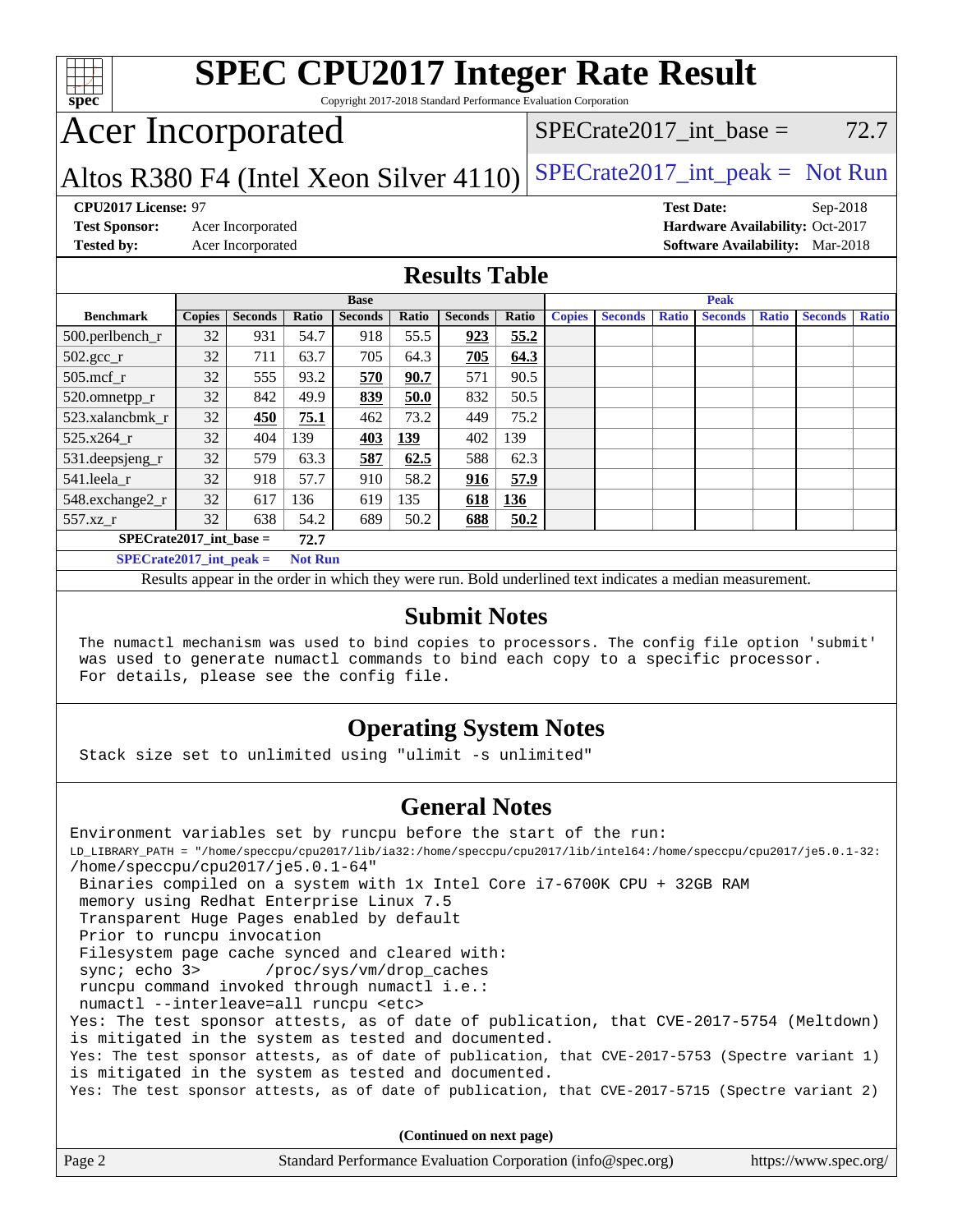| $spec^*$                                                                                                                                                                                                                                                                                                                                                                                                                                                                                                                                                                                                                                                                                                                                                                                                                                                                                                                                         | Copyright 2017-2018 Standard Performance Evaluation Corporation                                                                            | <b>SPEC CPU2017 Integer Rate Result</b>      |                                                                                       |
|--------------------------------------------------------------------------------------------------------------------------------------------------------------------------------------------------------------------------------------------------------------------------------------------------------------------------------------------------------------------------------------------------------------------------------------------------------------------------------------------------------------------------------------------------------------------------------------------------------------------------------------------------------------------------------------------------------------------------------------------------------------------------------------------------------------------------------------------------------------------------------------------------------------------------------------------------|--------------------------------------------------------------------------------------------------------------------------------------------|----------------------------------------------|---------------------------------------------------------------------------------------|
| <b>Acer Incorporated</b>                                                                                                                                                                                                                                                                                                                                                                                                                                                                                                                                                                                                                                                                                                                                                                                                                                                                                                                         |                                                                                                                                            | $SPECrate2017$ _int_base =                   | 72.7                                                                                  |
| Altos R380 F4 (Intel Xeon Silver 4110)                                                                                                                                                                                                                                                                                                                                                                                                                                                                                                                                                                                                                                                                                                                                                                                                                                                                                                           |                                                                                                                                            | $SPECrate2017\_int\_peak = Not Run$          |                                                                                       |
| CPU2017 License: 97<br><b>Test Sponsor:</b><br>Acer Incorporated<br><b>Tested by:</b><br>Acer Incorporated                                                                                                                                                                                                                                                                                                                                                                                                                                                                                                                                                                                                                                                                                                                                                                                                                                       |                                                                                                                                            | <b>Test Date:</b>                            | Sep-2018<br>Hardware Availability: Oct-2017<br><b>Software Availability:</b> Mar-2018 |
|                                                                                                                                                                                                                                                                                                                                                                                                                                                                                                                                                                                                                                                                                                                                                                                                                                                                                                                                                  | <b>General Notes (Continued)</b>                                                                                                           |                                              |                                                                                       |
| is mitigated in the system as tested and documented.<br>jemalloc, a general purpose malloc implementation<br>built with the RedHat Enterprise 7.5, and the system compiler gcc 4.8.5<br>sources available from jemalloc.net or https://github.com/jemalloc/jemalloc/releases                                                                                                                                                                                                                                                                                                                                                                                                                                                                                                                                                                                                                                                                     |                                                                                                                                            |                                              |                                                                                       |
|                                                                                                                                                                                                                                                                                                                                                                                                                                                                                                                                                                                                                                                                                                                                                                                                                                                                                                                                                  | <b>Platform Notes</b>                                                                                                                      |                                              |                                                                                       |
| BIOS Configuration:<br>CPU Power and Performance Policy set to Performance<br>IMC set to 1-way interleaving<br>Sub NUMA Cluster set to enabled<br>Set Fan Profile set to Performance<br>Sysinfo program /home/speccpu/cpu2017/bin/sysinfo<br>Rev: r5974 of 2018-05-19 9bcde8f2999c33d61f64985e45859ea9<br>running on linux-65s1 Thu Sep 27 09:56:48 2018<br>SUT (System Under Test) info as seen by some common utilities.<br>For more information on this section, see<br>https://www.spec.org/cpu2017/Docs/config.html#sysinfo<br>From /proc/cpuinfo<br>model name : Intel(R) Xeon(R) Silver 4110 CPU @ 2.10GHz<br>"physical id"s (chips)<br>2<br>32 "processors"<br>cores, siblings (Caution: counting these is hw and system dependent. The following<br>excerpts from /proc/cpuinfo might not be reliable. Use with caution.)<br>cpu cores $: 8$<br>siblings : 16<br>physical 0: cores 0 1 2 3 4 5 6 7<br>physical 1: cores 0 1 2 3 4 5 6 7 |                                                                                                                                            |                                              |                                                                                       |
| From lscpu:<br>Architecture:<br>$CPU$ op-mode( $s$ ):<br>Byte Order:<br>CPU(s):<br>On-line CPU(s) list:<br>Thread(s) per core:<br>Core(s) per socket:<br>8<br>Socket(s):<br>NUMA $node(s):$<br>Vendor ID:<br>CPU family:<br>Model:<br>Model name:<br>Stepping:                                                                                                                                                                                                                                                                                                                                                                                                                                                                                                                                                                                                                                                                                   | x86_64<br>$32$ -bit, $64$ -bit<br>Little Endian<br>32<br>$0 - 31$<br>2<br>$\overline{c}$<br>$\overline{2}$<br>GenuineIntel<br>6<br>85<br>4 | $Intel(R) Xeon(R) Silver 4110 CPU @ 2.10GHz$ |                                                                                       |
| Page 3                                                                                                                                                                                                                                                                                                                                                                                                                                                                                                                                                                                                                                                                                                                                                                                                                                                                                                                                           | (Continued on next page)<br>Standard Performance Evaluation Corporation (info@spec.org)                                                    |                                              | https://www.spec.org/                                                                 |
|                                                                                                                                                                                                                                                                                                                                                                                                                                                                                                                                                                                                                                                                                                                                                                                                                                                                                                                                                  |                                                                                                                                            |                                              |                                                                                       |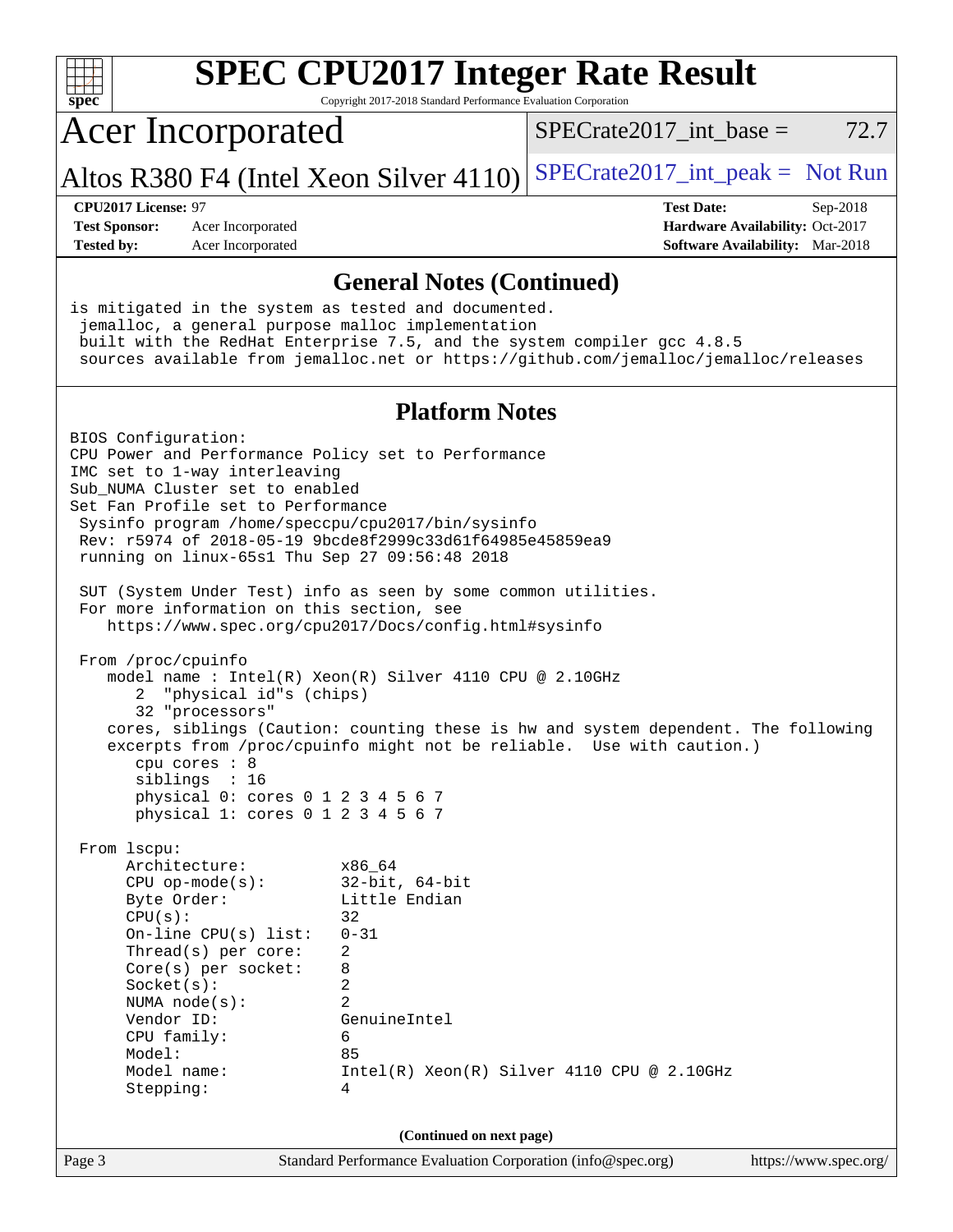| $spec^*$                                                                                                                                           |                                                                                                                                                | Copyright 2017-2018 Standard Performance Evaluation Corporation                                                                    | <b>SPEC CPU2017 Integer Rate Result</b>                                                                                                                                                                                                                                                                                                                                                                                                                                                                                                                                                                                                                                                                                                                                                                                                                                                                                                                   |                                                                                       |  |
|----------------------------------------------------------------------------------------------------------------------------------------------------|------------------------------------------------------------------------------------------------------------------------------------------------|------------------------------------------------------------------------------------------------------------------------------------|-----------------------------------------------------------------------------------------------------------------------------------------------------------------------------------------------------------------------------------------------------------------------------------------------------------------------------------------------------------------------------------------------------------------------------------------------------------------------------------------------------------------------------------------------------------------------------------------------------------------------------------------------------------------------------------------------------------------------------------------------------------------------------------------------------------------------------------------------------------------------------------------------------------------------------------------------------------|---------------------------------------------------------------------------------------|--|
|                                                                                                                                                    | <b>Acer Incorporated</b>                                                                                                                       |                                                                                                                                    | $SPECrate2017\_int\_base =$                                                                                                                                                                                                                                                                                                                                                                                                                                                                                                                                                                                                                                                                                                                                                                                                                                                                                                                               | 72.7                                                                                  |  |
|                                                                                                                                                    |                                                                                                                                                | Altos R380 F4 (Intel Xeon Silver 4110)                                                                                             | $SPECTate2017\_int\_peak = Not Run$                                                                                                                                                                                                                                                                                                                                                                                                                                                                                                                                                                                                                                                                                                                                                                                                                                                                                                                       |                                                                                       |  |
| CPU2017 License: 97<br><b>Test Sponsor:</b><br><b>Tested by:</b>                                                                                   | Acer Incorporated<br>Acer Incorporated                                                                                                         |                                                                                                                                    | <b>Test Date:</b>                                                                                                                                                                                                                                                                                                                                                                                                                                                                                                                                                                                                                                                                                                                                                                                                                                                                                                                                         | Sep-2018<br>Hardware Availability: Oct-2017<br><b>Software Availability:</b> Mar-2018 |  |
| <b>Platform Notes (Continued)</b>                                                                                                                  |                                                                                                                                                |                                                                                                                                    |                                                                                                                                                                                                                                                                                                                                                                                                                                                                                                                                                                                                                                                                                                                                                                                                                                                                                                                                                           |                                                                                       |  |
| CPU MHz:<br>CPU max MHz:<br>CPU min MHz:<br>BogoMIPS:<br>Lld cache:<br>Lli cache:<br>$L2$ cache:<br>L3 cache:<br>Flags:<br>ospke<br>physical chip. | Virtualization:<br>NUMA node0 CPU(s):<br>NUMA nodel CPU(s):<br>/proc/cpuinfo cache data<br>cache size : 11264 KB<br>$available: 2 nodes (0-1)$ | 1165.930<br>3000.0000<br>800.0000<br>4190.16<br>$VT - x$<br>32K<br>32K<br>1024K<br>11264K<br>$0 - 7, 16 - 23$<br>$8 - 15, 24 - 31$ | fpu vme de pse tsc msr pae mce cx8 apic sep mtrr pge mca cmov<br>pat pse36 clflush dts acpi mmx fxsr sse sse2 ss ht tm pbe syscall nx pdpe1gb rdtscp<br>lm constant_tsc art arch_perfmon pebs bts rep_good nopl xtopology nonstop_tsc<br>aperfmperf eagerfpu pni pclmulqdq dtes64 monitor ds_cpl vmx smx est tm2 ssse3 sdbg<br>fma cx16 xtpr pdcm pcid dca sse4_1 sse4_2 x2apic movbe popcnt tsc_deadline_timer aes<br>xsave avx f16c rdrand lahf_lm abm 3dnowprefetch ida arat epb invpcid_single pln pts<br>dtherm hwp hwp_act_window hwp_epp hwp_pkg_req intel_pt rsb_ctxsw spec_ctrl stibp<br>retpoline kaiser tpr_shadow vnmi flexpriority ept vpid fsgsbase tsc_adjust bmil hle<br>avx2 smep bmi2 erms invpcid rtm cqm mpx avx512f avx512dq rdseed adx smap clflushopt<br>clwb avx512cd avx512bw avx512vl xsaveopt xsavec xgetbvl cqm_llc cqm_occup_llc pku<br>From numactl --hardware WARNING: a numactl 'node' might or might not correspond to a |                                                                                       |  |
|                                                                                                                                                    | node 0 size: 96244 MB<br>node 0 free: 95862 MB                                                                                                 | node 0 cpus: 0 1 2 3 4 5 6 7 16 17 18 19 20 21 22 23<br>node 1 cpus: 8 9 10 11 12 13 14 15 24 25 26 27 28 29 30 31                 |                                                                                                                                                                                                                                                                                                                                                                                                                                                                                                                                                                                                                                                                                                                                                                                                                                                                                                                                                           |                                                                                       |  |
| node distances:<br>node 0 1<br>0: 10<br>1: 21 10                                                                                                   | node 1 size: 96619 MB<br>node 1 free: 96222 MB<br>21                                                                                           |                                                                                                                                    |                                                                                                                                                                                                                                                                                                                                                                                                                                                                                                                                                                                                                                                                                                                                                                                                                                                                                                                                                           |                                                                                       |  |
| From /proc/meminfo<br>MemTotal:<br>HugePages_Total:                                                                                                | 197493152 kB<br>0<br>Hugepagesize: 2048 kB                                                                                                     |                                                                                                                                    |                                                                                                                                                                                                                                                                                                                                                                                                                                                                                                                                                                                                                                                                                                                                                                                                                                                                                                                                                           |                                                                                       |  |
| SuSE-release:                                                                                                                                      | From /etc/*release* /etc/*version*                                                                                                             |                                                                                                                                    |                                                                                                                                                                                                                                                                                                                                                                                                                                                                                                                                                                                                                                                                                                                                                                                                                                                                                                                                                           |                                                                                       |  |
|                                                                                                                                                    |                                                                                                                                                | (Continued on next page)                                                                                                           |                                                                                                                                                                                                                                                                                                                                                                                                                                                                                                                                                                                                                                                                                                                                                                                                                                                                                                                                                           |                                                                                       |  |
| Page 4                                                                                                                                             |                                                                                                                                                | Standard Performance Evaluation Corporation (info@spec.org)                                                                        |                                                                                                                                                                                                                                                                                                                                                                                                                                                                                                                                                                                                                                                                                                                                                                                                                                                                                                                                                           | https://www.spec.org/                                                                 |  |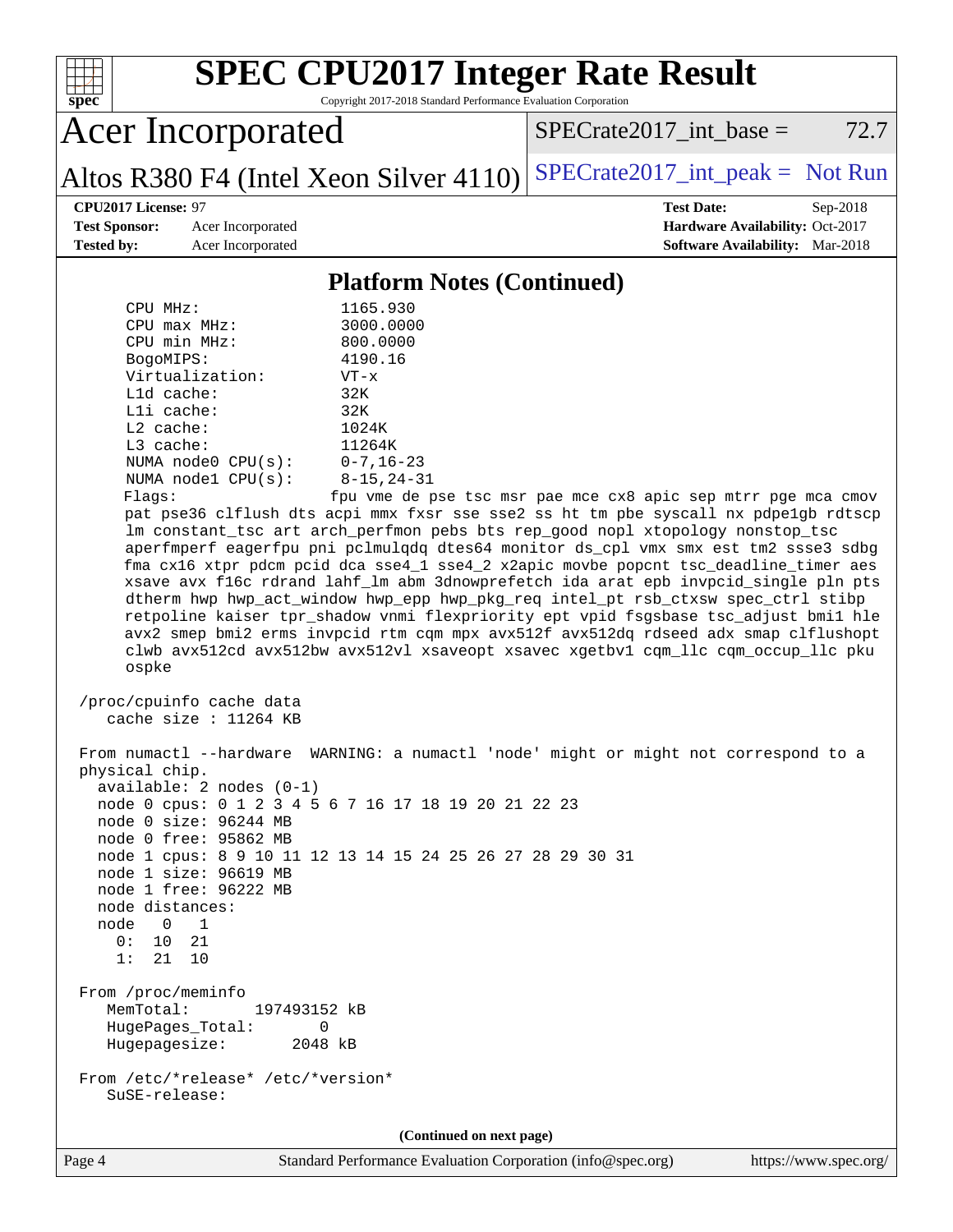

Page 5 Standard Performance Evaluation Corporation [\(info@spec.org\)](mailto:info@spec.org) <https://www.spec.org/>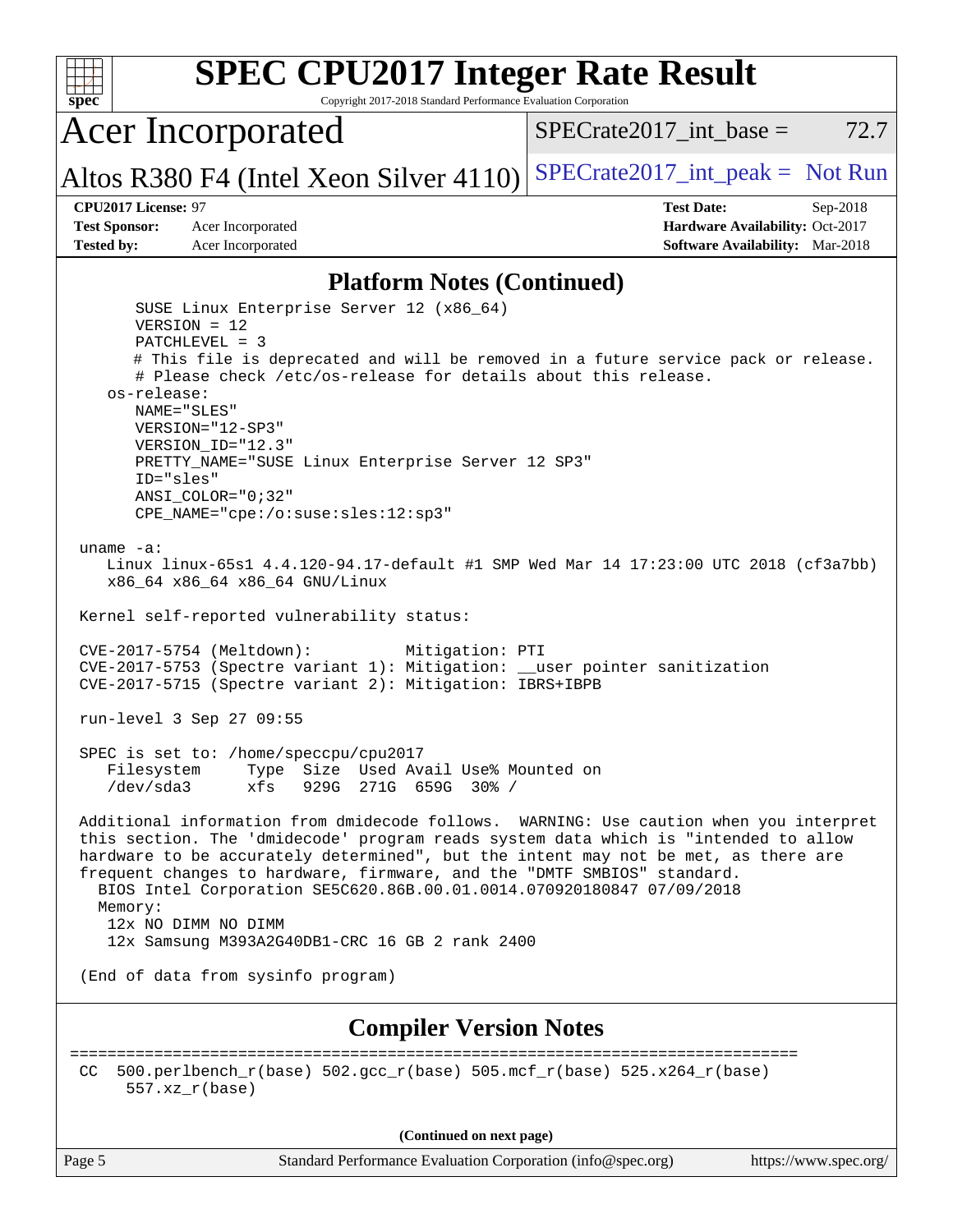| <b>SPEC CPU2017 Integer Rate Result</b><br>spec <sup>®</sup><br>Copyright 2017-2018 Standard Performance Evaluation Corporation |                                                                                                            |  |  |  |  |
|---------------------------------------------------------------------------------------------------------------------------------|------------------------------------------------------------------------------------------------------------|--|--|--|--|
| <b>Acer Incorporated</b>                                                                                                        | $SPECrate2017\_int\_base =$<br>72.7                                                                        |  |  |  |  |
| Altos R380 F4 (Intel Xeon Silver 4110)                                                                                          | $SPECrate2017\_int\_peak = Not Run$                                                                        |  |  |  |  |
| CPU2017 License: 97<br><b>Test Sponsor:</b><br>Acer Incorporated<br><b>Tested by:</b><br>Acer Incorporated                      | <b>Test Date:</b><br>Sep-2018<br>Hardware Availability: Oct-2017<br><b>Software Availability:</b> Mar-2018 |  |  |  |  |
| <b>Compiler Version Notes (Continued)</b>                                                                                       |                                                                                                            |  |  |  |  |
| icc (ICC) 18.0.2 20180210<br>Copyright (C) 1985-2018 Intel Corporation. All rights reserved.                                    |                                                                                                            |  |  |  |  |
| CXXC 520.omnetpp $r(base)$ 523.xalancbmk $r(base)$ 531.deepsjeng $r(base)$<br>$541.$ leela $r(base)$                            |                                                                                                            |  |  |  |  |
| icpc (ICC) 18.0.2 20180210<br>Copyright (C) 1985-2018 Intel Corporation. All rights reserved.                                   |                                                                                                            |  |  |  |  |
| 548.exchange2_r(base)<br>FC.                                                                                                    |                                                                                                            |  |  |  |  |
| ifort (IFORT) 18.0.2 20180210<br>Copyright (C) 1985-2018 Intel Corporation. All rights reserved.                                |                                                                                                            |  |  |  |  |

# **[Base Compiler Invocation](http://www.spec.org/auto/cpu2017/Docs/result-fields.html#BaseCompilerInvocation)**

[C benchmarks](http://www.spec.org/auto/cpu2017/Docs/result-fields.html#Cbenchmarks): [icc -m64 -std=c11](http://www.spec.org/cpu2017/results/res2018q4/cpu2017-20180927-08943.flags.html#user_CCbase_intel_icc_64bit_c11_33ee0cdaae7deeeab2a9725423ba97205ce30f63b9926c2519791662299b76a0318f32ddfffdc46587804de3178b4f9328c46fa7c2b0cd779d7a61945c91cd35)

[C++ benchmarks:](http://www.spec.org/auto/cpu2017/Docs/result-fields.html#CXXbenchmarks) [icpc -m64](http://www.spec.org/cpu2017/results/res2018q4/cpu2017-20180927-08943.flags.html#user_CXXbase_intel_icpc_64bit_4ecb2543ae3f1412ef961e0650ca070fec7b7afdcd6ed48761b84423119d1bf6bdf5cad15b44d48e7256388bc77273b966e5eb805aefd121eb22e9299b2ec9d9)

[Fortran benchmarks](http://www.spec.org/auto/cpu2017/Docs/result-fields.html#Fortranbenchmarks): [ifort -m64](http://www.spec.org/cpu2017/results/res2018q4/cpu2017-20180927-08943.flags.html#user_FCbase_intel_ifort_64bit_24f2bb282fbaeffd6157abe4f878425411749daecae9a33200eee2bee2fe76f3b89351d69a8130dd5949958ce389cf37ff59a95e7a40d588e8d3a57e0c3fd751)

## **[Base Portability Flags](http://www.spec.org/auto/cpu2017/Docs/result-fields.html#BasePortabilityFlags)**

 500.perlbench\_r: [-DSPEC\\_LP64](http://www.spec.org/cpu2017/results/res2018q4/cpu2017-20180927-08943.flags.html#b500.perlbench_r_basePORTABILITY_DSPEC_LP64) [-DSPEC\\_LINUX\\_X64](http://www.spec.org/cpu2017/results/res2018q4/cpu2017-20180927-08943.flags.html#b500.perlbench_r_baseCPORTABILITY_DSPEC_LINUX_X64) 502.gcc\_r: [-DSPEC\\_LP64](http://www.spec.org/cpu2017/results/res2018q4/cpu2017-20180927-08943.flags.html#suite_basePORTABILITY502_gcc_r_DSPEC_LP64) 505.mcf\_r: [-DSPEC\\_LP64](http://www.spec.org/cpu2017/results/res2018q4/cpu2017-20180927-08943.flags.html#suite_basePORTABILITY505_mcf_r_DSPEC_LP64) 520.omnetpp\_r: [-DSPEC\\_LP64](http://www.spec.org/cpu2017/results/res2018q4/cpu2017-20180927-08943.flags.html#suite_basePORTABILITY520_omnetpp_r_DSPEC_LP64) 523.xalancbmk\_r: [-DSPEC\\_LP64](http://www.spec.org/cpu2017/results/res2018q4/cpu2017-20180927-08943.flags.html#suite_basePORTABILITY523_xalancbmk_r_DSPEC_LP64) [-DSPEC\\_LINUX](http://www.spec.org/cpu2017/results/res2018q4/cpu2017-20180927-08943.flags.html#b523.xalancbmk_r_baseCXXPORTABILITY_DSPEC_LINUX) 525.x264\_r: [-DSPEC\\_LP64](http://www.spec.org/cpu2017/results/res2018q4/cpu2017-20180927-08943.flags.html#suite_basePORTABILITY525_x264_r_DSPEC_LP64) 531.deepsjeng\_r: [-DSPEC\\_LP64](http://www.spec.org/cpu2017/results/res2018q4/cpu2017-20180927-08943.flags.html#suite_basePORTABILITY531_deepsjeng_r_DSPEC_LP64) 541.leela\_r: [-DSPEC\\_LP64](http://www.spec.org/cpu2017/results/res2018q4/cpu2017-20180927-08943.flags.html#suite_basePORTABILITY541_leela_r_DSPEC_LP64) 548.exchange2\_r: [-DSPEC\\_LP64](http://www.spec.org/cpu2017/results/res2018q4/cpu2017-20180927-08943.flags.html#suite_basePORTABILITY548_exchange2_r_DSPEC_LP64) 557.xz\_r: [-DSPEC\\_LP64](http://www.spec.org/cpu2017/results/res2018q4/cpu2017-20180927-08943.flags.html#suite_basePORTABILITY557_xz_r_DSPEC_LP64)